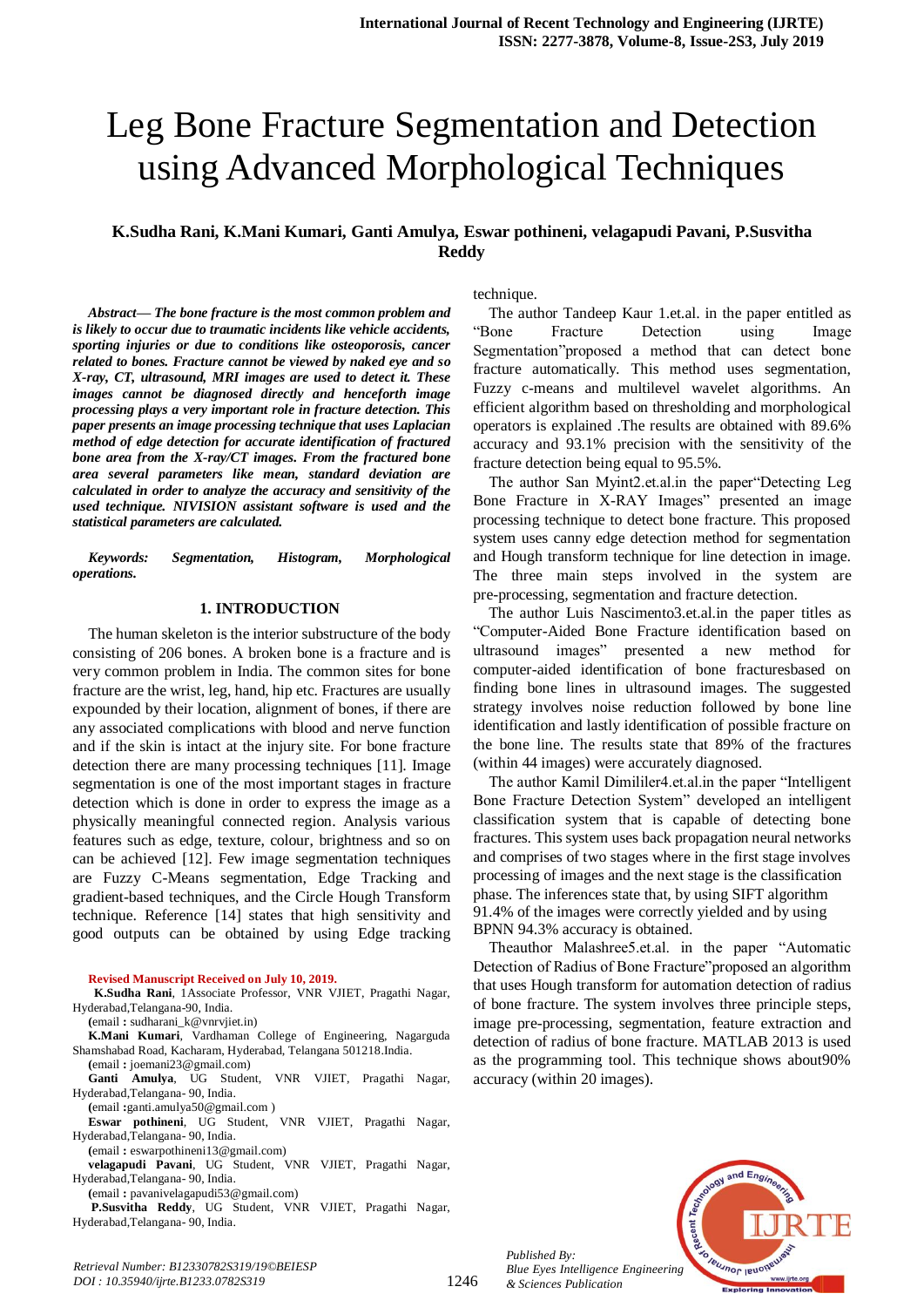The author Dhiraj B.Bhakare6.et.al. in the paper entitled as "A Novel Approach for Bone Fracture Detection using Image processing"presented a computer based analytic techniques for the detection of bone fracture using X-ray or CT images. This technique starts from pre-processing followed by edge detection, segmentation, image classifier and finally fractures detection. The proposed method is accurate up to 85%.

The author Harmanpreet Kaur7.et.al. in the paper "Detection of Fractures in Orthopedic X-Ray Images" explained a procedure to perceive the fracture of bone from an input image. This proposed work uses edge detection, intensity based segmentation, and frequency transformation based methods. Fuzzy C-mean clustering algorithm is applied on image.

The author Cephas Paul Edward8.et.al. in the paper entitled as "A Robust Approach For Detection Of the type Of Fracture from X-Ray Images" suggested an innovative approach to detect fractures. Different edge detection methods like Sobel Operator, Laplacian of a Gaussian and canny, prewitt operators can be applied on the X-Ray image. In this paper a novel edge detection algorithm is also explained, inorder to analyse the results quality metrics were also used.

The authorA.V.Manjari9.et.al. in her paper "Detection and Classification of Bone Fractures Using GLCM Features" explained about the detection of bone fractures and the various stages involved in it. On the X-Ray images first pre-processing techniques are applied followed by edge detection using canny edge detection algorithm .Segmentation is performed by K-means clustering

Algorithm and finally feature extraction is achieved using GLCM feature extraction algorithm and are classified based on Region of Interest algorithm.

The author Ozgur Ozturk10.et.al. in the paper " Detection of bone fractures using image processing techniques and artificial networks" proposed an artificial neural network for fracture detection. For image segmentation K-means was used and the presented technique has 89% success rate.

The author Oishila Bandyopadhyay13.et.al. in the paper "Long-Bone Fracture Detection in Digital X-ray Images Based on Concavity Index" presented a technique for automatic fracture detection for long- bone X-ray images based on digital geometry. This is achieved by tracing bone contour in an X-ray image and using a novel concept of concavity index of the contour for identification of bone fracture locations.



**Fig.1 Flow chart for Leg fracture detection**

## **2. METHODOLOGY**

The given image is resampled to 256 X 256 by using the colour plane extraction in vision Assistant software. Resampling of the image is a technique used in order to convert the original image to an image with different width and/or height. Let  $G(x, y)$  be the original image and  $N(x, y)$ be the predefined resolution of the sampled image. Then the corresponding relation is given as:

 $N(x, y) =$ Height\*width=256\*256 pixels. (1)

The images that undergo resampling yield images having fixed geometrical dimensions with the resolution being the same.

#### *Histogram:*

Histogram Analysis is then done on the resampled image. Histogram is the graphical representation of pixel intensity (taken on x-Axis) versus number of pixels (taken on y-Axis). Let us consider 8-bit grayscale image. For this image 256 different intensities are possible and the histogram of this image will display 256 numbers graphically representing the distribution of pixels among these values only.

#### *Laplacian-Guassian filter:*

To find regions of rapid change in images derivative filters like laplacian filters are used. Before applying this filter it is



*Published By:*

*& Sciences Publication*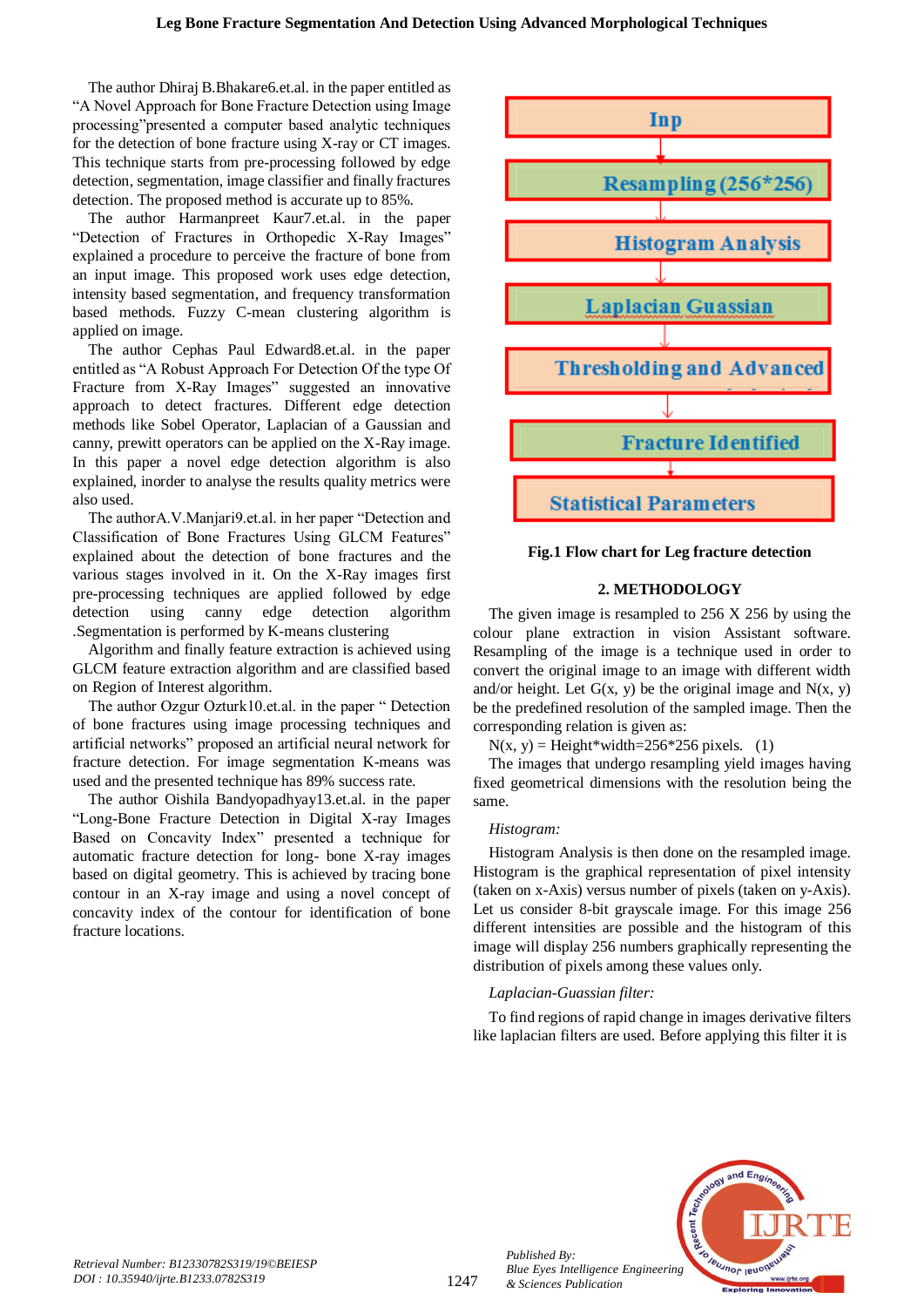important to smooth the image as laplacian filter is sensitive to noise. This is done by using Guassian filter. Hence forth the image undergoes a two-step process called as Laplacian of Guassian operation and the mathematical equation is given as:

$$
L(a,b)=\nabla^2 f(a,b) = \frac{\delta^2 f(a,b)}{\delta a^2} + \frac{\delta^2 f(a,b)}{\delta b^2}
$$

In morphological image processing erode function is one of the basic operations that can be applied to both binary and as well as gray scale images. Gray -scale erosion of a point is defined as the minimum number of points in its neighbourhood that define the structuring element. If  $a(x)$ denotes an image  $,b(x)$  is the grayscale structuring element, the grayscale erosion of a by b is mathematically represented as:

$$
(f\Phi b)(x) = inf_{y \in B} [f(x+y)-b(y)]
$$

#### **3. RESULTS & DISCUSSIONS**

After applying advanced morphological technique, the image is quantified and finally the required parameters are determined.

The fig (a) is the applied image to which colour plane extraction and histogram analysis is done. After the application of Laplacian-Guassian filter it yields an image 1b, from which the parameters like standard variation, mean, minimum and maximum values are calculated.

The treatment required to cure medical illness always relies on diagnosis tests. Henceforth the accuracy of these plays a crucial role. To explicate diagnosis test specificity, accuracy, and accuracy are widely used statistics. The following are the common terms used to explain the concepts of specificity, accuracy and sensitivity related to disease diagnosis.

Let us consider, positive =determined and negative= rejected

True Positive (TP): Number of cases that correctly determine people with bone fracture as fracture

TrueNegative (TN): Number of cases that correctly determinehealthypersons as healthy

False Positive (FP): Number of cases that incorrectly determine healthy persons as people with fracture.

False Negative (FN): Number of cases that incorrectly determine people with fracture as healthy

Accuracy of a test is the ability to recognize the patient and healthy cases correctly. It can also be defined as the proportion of true positive and true negative in all the cases evaluated.

Mathematically it is given as:

$$
Accuracy = \frac{TP + TN}{TP + TN + FP + FN}
$$

Sensitivity is the ability to identify sick patients who are suffering with the disease. It is the proportion of true positive subjects in a total group of subjects with disease. Mathematical expression is given as follows:

$$
Sensitivity = \frac{TP}{TP + FN}
$$

Specificity is the ability to identify healthy cases correctly. It represents the probability of negative test result in a subject without disease.

$$
Specificity = \frac{TN}{TN + FP}
$$



Fig: Input image (a)



(b) Fractured leg



*Published By: Blue Eyes Intelligence Engineering & Sciences Publication* 

1248